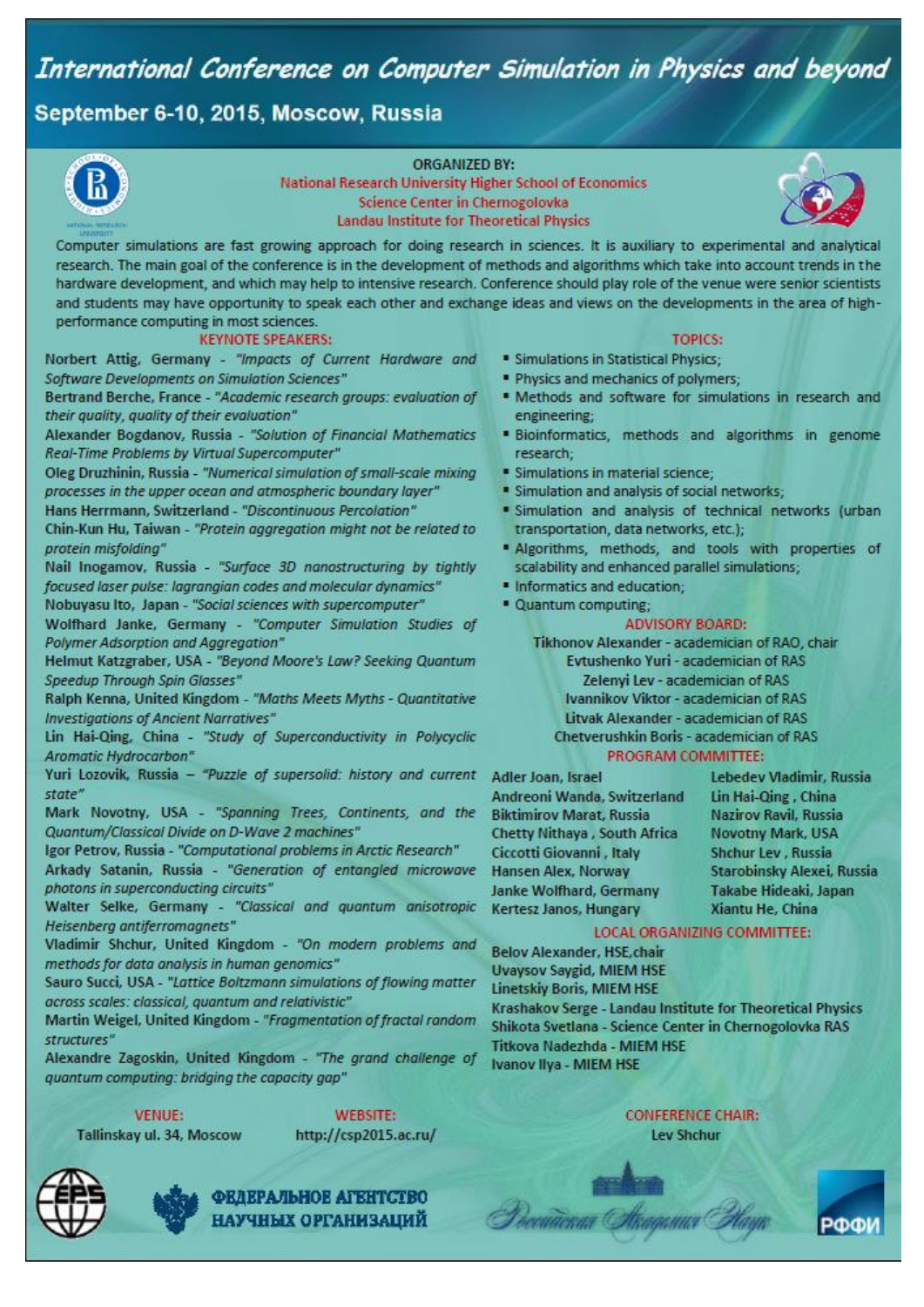# **International Conference on Computer Simulation in Physics and beyond**

# **September 6-10, 2015, Moscow, Russia**

# Conference Time Table

| <b>Time</b>        | <b>Sunday</b><br>Sept, 6        | <b>Monday</b><br>Sept, 7        | <b>Tuesday</b><br>Sept, 8       | <b>Wednesday</b><br>Sept, 9          | <b>Thursday</b><br><b>Sept, 10</b> |
|--------------------|---------------------------------|---------------------------------|---------------------------------|--------------------------------------|------------------------------------|
| 08.30              |                                 | <b>Registration</b>             | <b>Registration</b>             | <b>Registration</b>                  |                                    |
| $09.00 -$<br>09.15 |                                 | <b>Registration</b>             | <b>Plenary Talk</b>             | <b>Plenary Talk</b>                  | <b>Plenary Talk</b>                |
| $09.15 -$<br>09.45 |                                 | <b>Opening</b>                  |                                 |                                      | 12                                 |
| $09.45 -$<br>10.30 |                                 | <b>Plenary Talk</b>             | <b>Plenary Talk</b><br>5        | <b>Plenary Talk</b><br>9             | <b>Plenary Talk</b><br>13          |
| 10.30-<br>11.00    |                                 | Coffee                          | Coffee                          | Coffee                               | Coffee                             |
| 11.00-<br>11.45    |                                 | <b>Plenary Talk</b><br>2        | <b>Plenary Talk</b><br>6        | <b>Plenary Talk</b><br>10            | <b>Plenary Talk</b><br>14          |
| $11.45 -$<br>12.30 |                                 | <b>Plenary Talk</b><br>3        | <b>Plenary Talk</b>             | <b>Plenary Talk</b><br>11            | <b>Closing</b>                     |
| 12.30-<br>13.50    |                                 | Lunch                           | Lunch                           | Lunch                                | End of<br>program                  |
|                    |                                 | Parallel<br><b>Session S7-1</b> | Parallel<br><b>Session S8-1</b> | Parallel<br><b>Session S9-1</b>      |                                    |
| $13.50 -$<br>16.00 |                                 | Parallel<br>Session S7-2        | Parallel<br><b>Session S8-2</b> | Parallel<br><b>Session S9-2</b>      |                                    |
|                    |                                 | Parallel<br>Session S7-3        | Parallel<br>Session S8-3        | Parallel<br>Session S9-3             |                                    |
| 16.00-<br>16.30    |                                 | Coffee                          | Coffee                          | Coffee                               |                                    |
|                    |                                 | Parallel<br><b>Session S7-4</b> |                                 |                                      |                                    |
| 18.40              | 16.30-Registration<br>& Welcome | Parallel<br>Session S7-5        |                                 | <b>Poster Session Social Program</b> |                                    |
|                    | 17.30-21.00                     | Parallel<br>Session S7-6        |                                 |                                      |                                    |
| 18.40              |                                 | End of<br>program               | End of<br>program               | End of<br>program                    |                                    |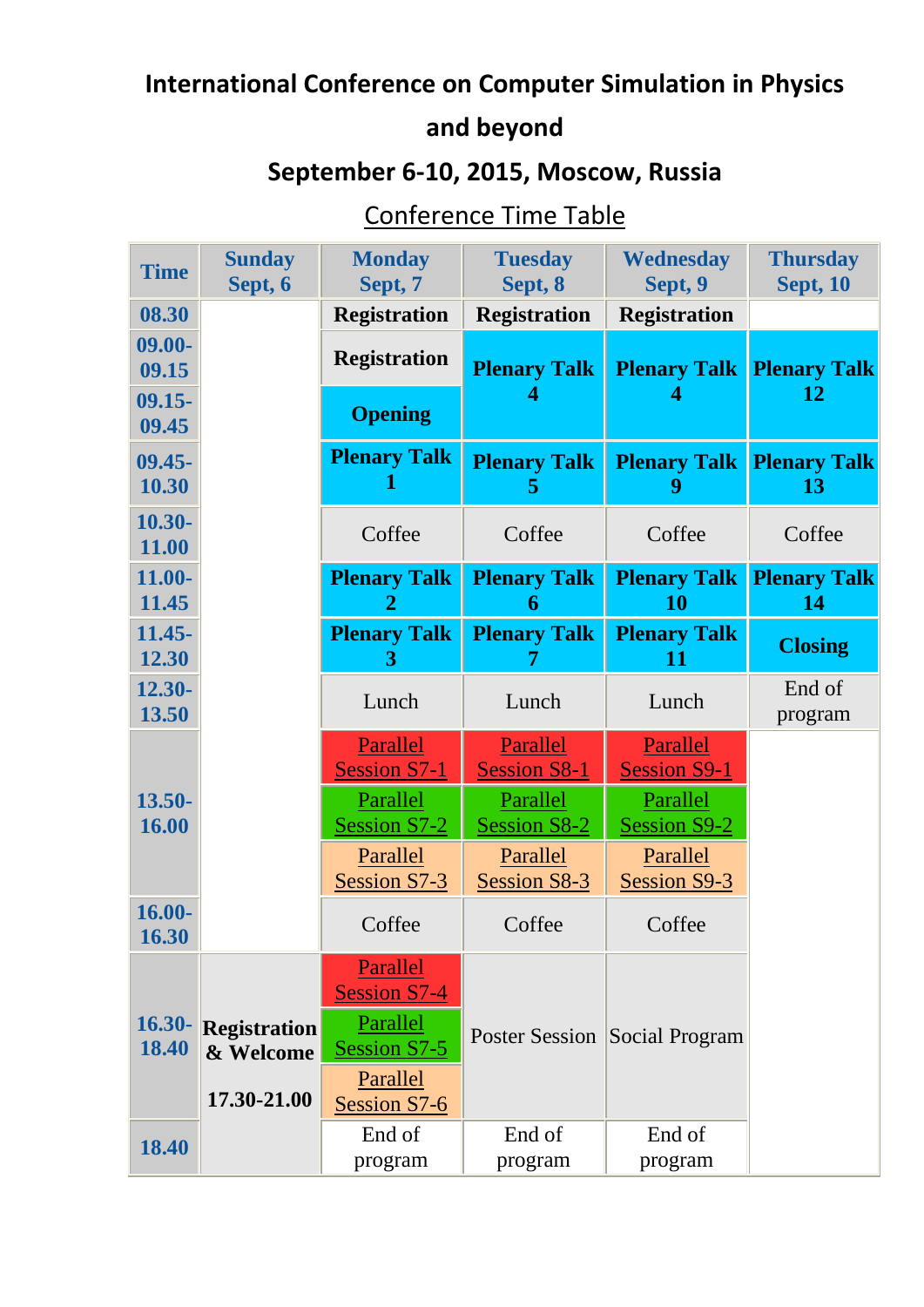### List of Plenary Talks

#### *Room N 504*

**Plenary Talk 1.** September 07, 09.45-10.30, **Nail Inogamov**, *Surface 3D nanostructuring by tightly focused laser pulse: lagrangian codes and molecular dynamics*

**Plenary Talk 2.** September 07, 11.00-11.45, **Ralph Kenna**, *Maths Meets Myths - Quantitative Investigations of Ancient Narratives*

**Plenary Talk 3.** September 07, 11.45-12.30, **Hans Herrmann**, *Discontinuous Percolation*

**Plenary Talk 4.** September 08, 09.00-09.45, **Wolfhard Janke**, *Computer Simulation Studies of Polymer Adsorption and Aggregation*

**Plenary Talk 5.** September 08, 09.45-10.30, **Vladimir Shchur**, *On modern problems and methods for data analysis in human genomics*

**Plenary Talk 6.** September 08, 11.00-11.45, **Norbert Attig**, *Impacts of Current Hardware and Software Developments on Simulation Sciences*

**Plenary Talk 7.** September 08, 11.45-12.30, **Lin Hai-Qing**, *Study of Superconductivity in Polycyclic Aromatic Hydrocarbon*

**Plenary Talk 8.** September 09, 09.00-09.45, **Bertrand Berche**, *Academic research groups: evaluation of their quality, quality of their evaluation*

**Plenary Talk 9.** September 09, 09.45-10.30, **Mark Novotny**, *Spanning Trees, Continents, and the Quantum/Classical Divide on D-Wave 2 machines*

**Plenary Talk 10.** September 09, 11.00-11.45, **Yuri Lozovik**, *Puzzle of supersolid: history and current state*

**Plenary Talk 11.** September 09, 11.45-12.30, **Boris Chetverushkin**, On the *simulations in hydrodynamics and aerodynamics*

**Plenary Talk 12.** September 10, 09.00-09.45, **Alexandre Zagoskin**, *The grand challenge of quantum computing: bridging the capacity gap*

**Plenary Talk 13.** September 10, 09.45-10.30, **Helmut Katzgraber**, *Beyond Moore's Law? Seeking Quantum Speedup Through Spin Glasses*

**Plenary Talk 14.** September 10, 11.00-11.45, **Sauro Succi**, *Lattice Boltzmann simulations of flowing matter across scales: classical, quantum and relativistic*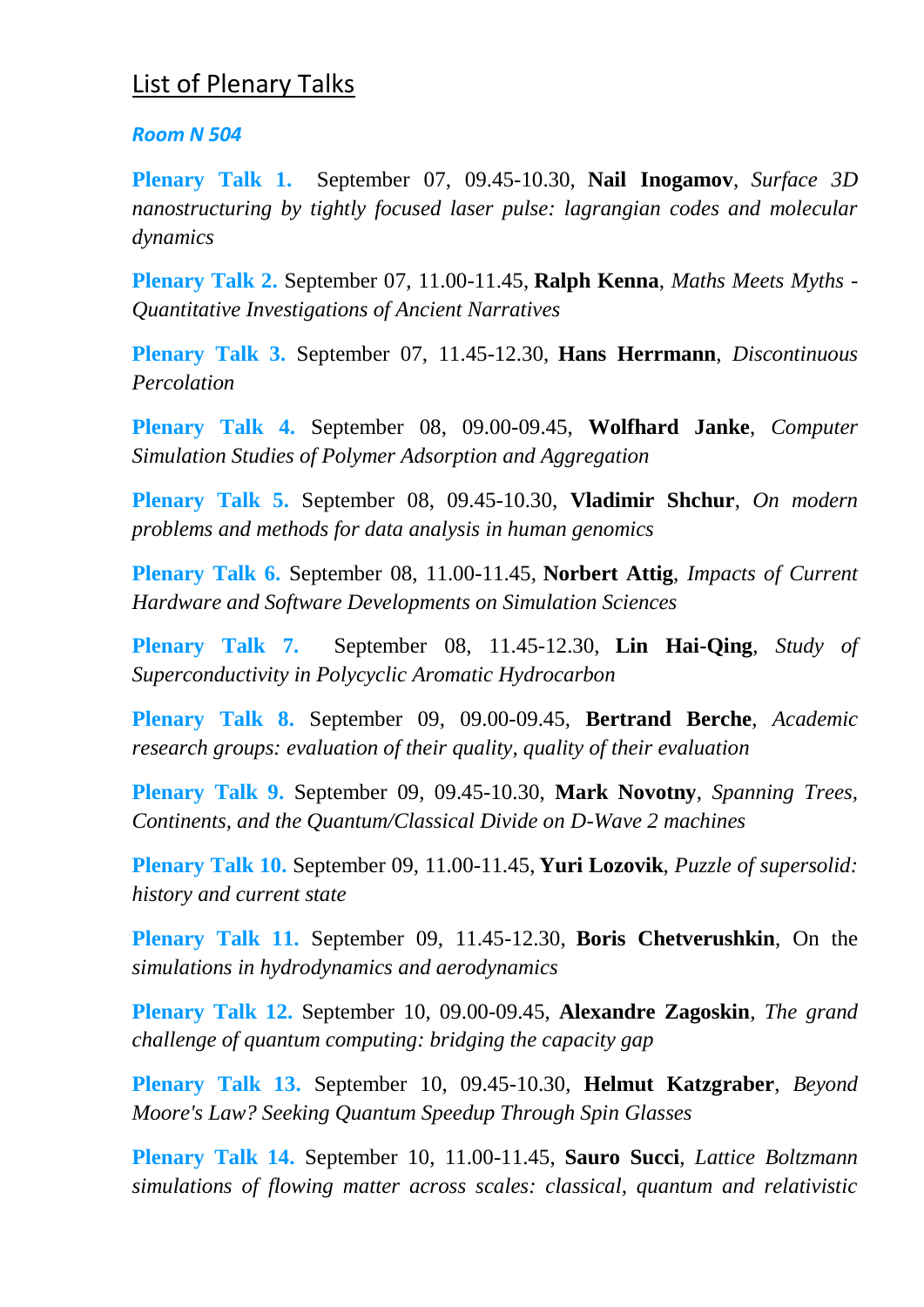# Schedule for Parallel Sessions

## **Parallel Session S7-1**

#### **September 07, 13:50-16.00, Room N 504**

| <b>Time</b>        | <b>Name</b>                         | <b>Title</b>                                                                         |
|--------------------|-------------------------------------|--------------------------------------------------------------------------------------|
| $13.50 -$<br>14.20 | Martin Weigel,<br>(Invited Speaker) | Fragmentation of fractal random structures                                           |
| $14.20 -$<br>14.45 | Lev Barash                          | Effective conductivity of tessellations in the plane                                 |
| $14.45 -$<br>15.10 | Alexander<br>Kolpakov               | Numerical analysis in the problem of capacity of<br>systems of densely placed bodies |
| $15.10 -$<br>15.35 | Helen Popova                        | Dynamical systems for modeling the evolu tion of<br>the magnetic field of stars      |
| $15.35 -$<br>16.00 | <b>Ivan Popov</b>                   | Non-equilibrium critical vortex dynamics of<br>disordered 2D XY-model                |

### **Parallel Session S7-2**

| <b>Time</b>        | <b>Name</b>           | <b>Title</b>                                                                                                                        |
|--------------------|-----------------------|-------------------------------------------------------------------------------------------------------------------------------------|
| $13.50 -$<br>14.20 | Sergey Aleshin        | The spatially inhomogeneous structures in the<br>solution of Fisher-Kolmogorov equation with delay                                  |
| $14.20 -$<br>14.45 | <b>Anatoly Manita</b> | On behavior of stochastic synchronization models                                                                                    |
| $14.45 -$<br>15.10 | Vladimir<br>Semyonov  | Resonance phenomena in extended Mathieu<br>equation: theory and simulation                                                          |
| $15.10 -$<br>15.35 |                       | Viacheslav Belyi   A new model kinetic collision operator                                                                           |
| $15.35 -$<br>16.00 | Igor Kulikov          | The Numerical Hydrodynamic Modeling of<br>Interacting Galaxies by means Hybrid<br>Supercomputer on base Intel Xeon Phi accelerators |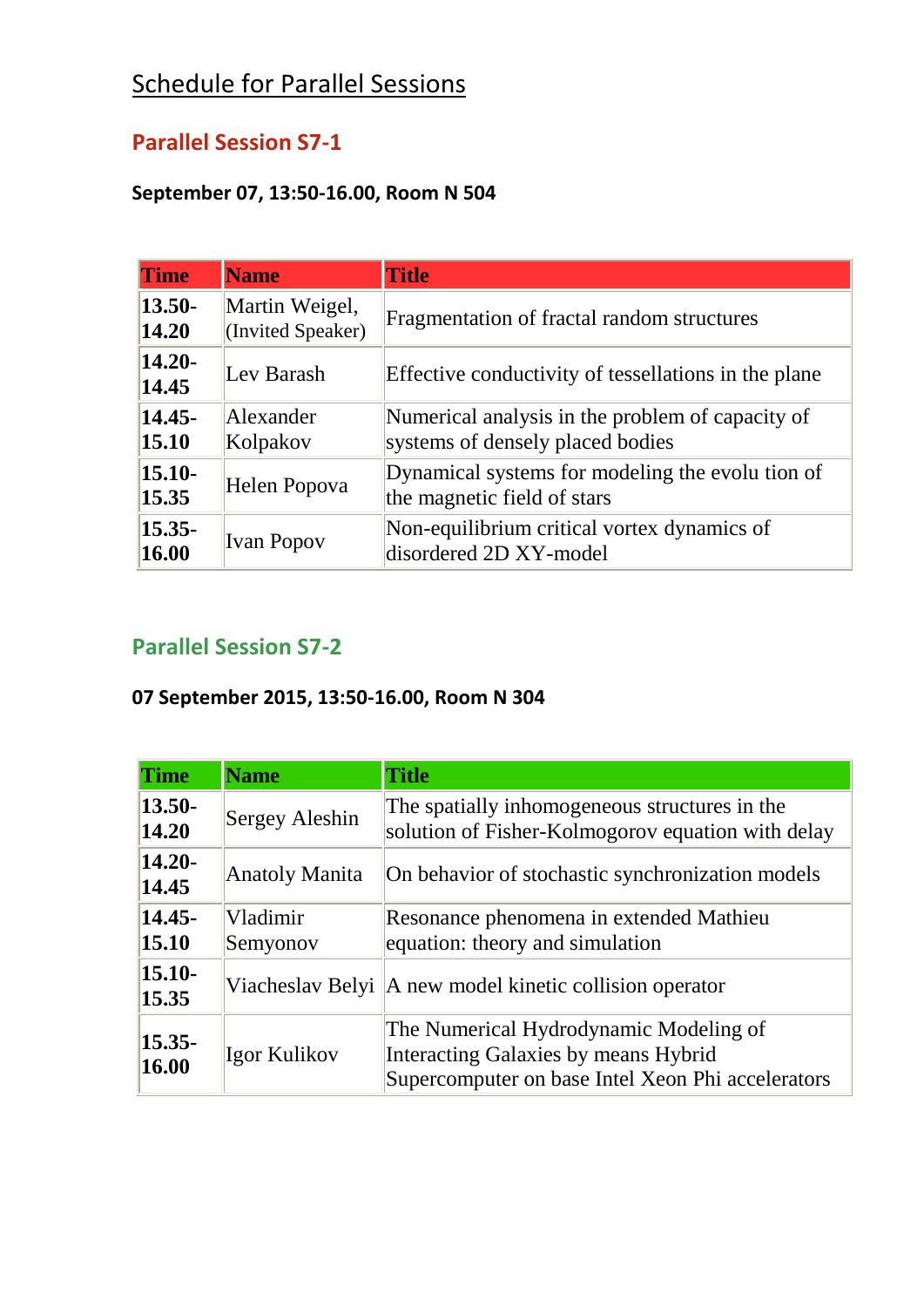### **Parallel Session S7-3**

#### **07 September 2015, 13:50-16.00, Room N 214**

| <b>Time</b>        | <b>Name</b>                         | <b>Title</b>                                                                                                   |
|--------------------|-------------------------------------|----------------------------------------------------------------------------------------------------------------|
| $13.50 -$<br>14.20 | Oleg Druzhinin<br>(Invited Speaker) | Numerical simulation of small-scale mixing<br>processes in the upper ocean and atmospheric<br>boundary layer   |
| $14.20 -$<br>14.45 | <b>Mark Shevelev</b>                | Kelvin-Helmholtz instability development in<br>presence of the magnetic field shear and the density<br>profile |
| 14.45-<br>15.10    | Marina Boronina                     | Implicit scheme for the Maxwell equations solution<br>in case of flat 3D domains                               |
| $15.10 -$<br>15.35 | Dmitry Kachulin                     | New Compact Equation for Numerical Simulation of<br>1D and 2D Freak-Waves on Deep Water                        |
| $15.35 -$<br>16.00 | Yuri Tarasevich                     | Desiccation of sessile particle-laden droplets:<br>beyond 'coffee-ring effect'                                 |

## **Parallel Session S7-4**

#### **07 September 2015, 16:30-18.40, Room N 504**

| <b>Time</b>        | <b>Name</b>                           | <b>Title</b>                                                                                                                 |
|--------------------|---------------------------------------|------------------------------------------------------------------------------------------------------------------------------|
| $16.30 -$<br>17.00 | Igor Petrov<br>(Invited Speaker)      | Computational problems in Arctic Research                                                                                    |
| $17.00 -$<br>17.25 | Alexey Poyda                          | Data-intensive multispectral remote sensing of the<br>nighttime Earth for environmental monitoring and<br>emergency response |
| $17.25 -$<br>17.50 | Vladislav<br>Sidorenko                | Natural Oil Reservoirs: Computer Simulation of the<br><b>Sedimentary Architecture</b>                                        |
| $17.50 -$<br>18.15 | <b>Arakel Petrosyan</b>               | Numerical modeling of complex geophysical flows<br>in shallow water approximation                                            |
| $18.15 -$<br>18.40 | Dmitry Petrov,<br>Nikolay<br>Khokhlov | Computer simulation of Arctic problems by grid-<br>characteristic method                                                     |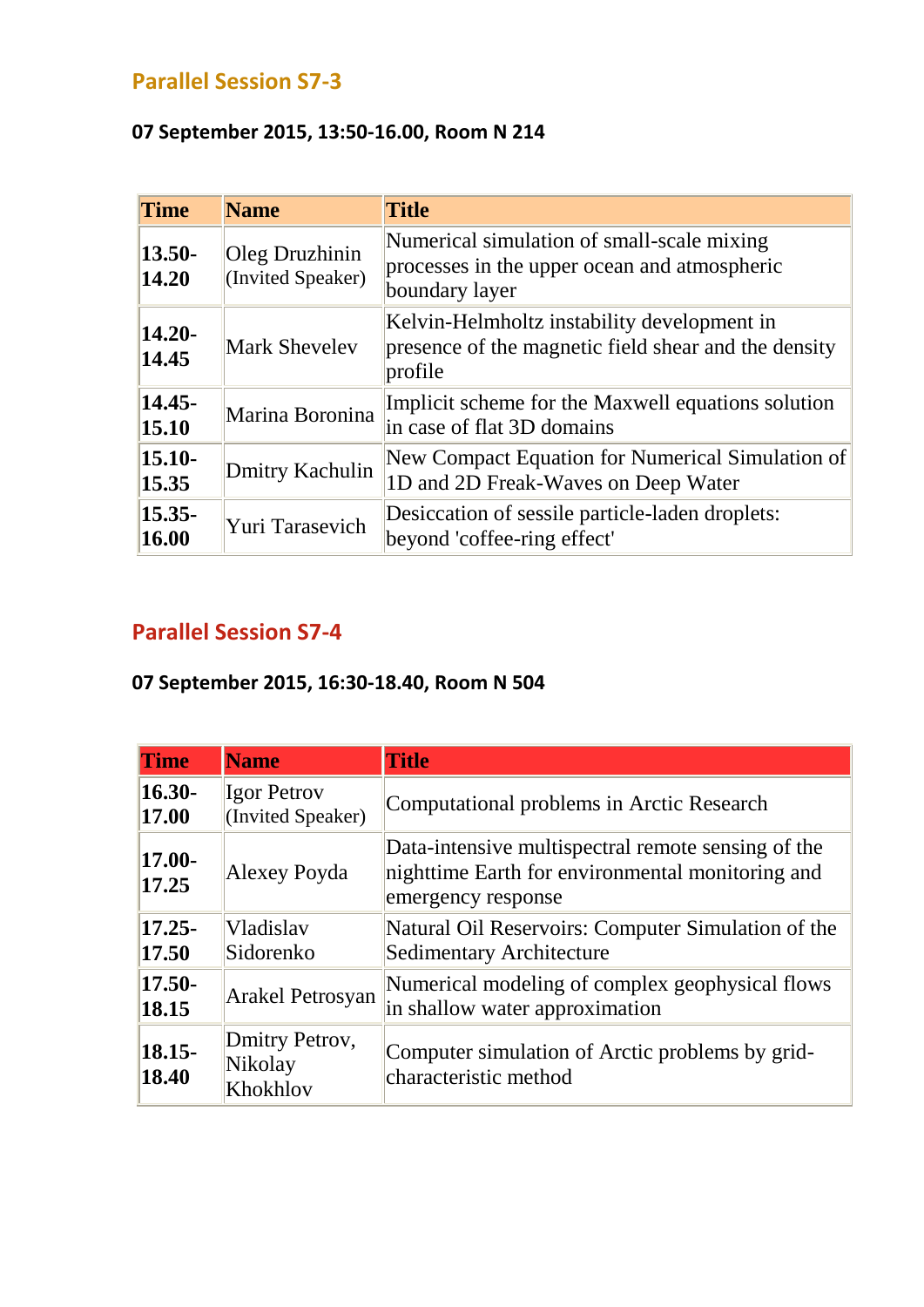#### **Parallel Session S7-5**

#### **07 September 2015, 16:30-18.40, Room N 210**

| <b>Time</b>        | <b>Name</b>            | <b>Title</b>                                                                                                                    |
|--------------------|------------------------|---------------------------------------------------------------------------------------------------------------------------------|
| $16.30-$<br>17.00  | <b>Grigory Smirnov</b> | Application of atomistic simulation for modeling of<br>gas hydrates                                                             |
| $17.00 -$<br>17.25 | Nataliia Atamas        | Influence of hydrophobic properties of dissolved<br>substance to the local structure of the ionic liquid<br>dmim+/Cl- at $400K$ |
| $17.25 -$<br>17.50 | Pavel<br>Dyshlovenko   | Computer simulation of charge stabilized colloidal<br>crystals                                                                  |
| $17.50 -$<br>18.15 | Vadim Kretov           | Mathematical modeling of emission in small-size<br>cathode                                                                      |
| $18.15 -$<br>18.40 | Sergey Lebedev         | Computer Simulation of Thin Stripper Target<br><b>Behaviour Under Bombardment of Intense Pulsed</b><br>Ions                     |

## **Parallel Session S7-6**

#### **07 September 2015, 16:30-18.40, Room N 214**

| <b>Time</b>        | <b>Name</b>            | <b>Title</b>                                                                                                                                        |
|--------------------|------------------------|-----------------------------------------------------------------------------------------------------------------------------------------------------|
| $16.30 -$<br>17.00 | Valery Kovalev         | Simulation of catalytic properties of thermal barrier<br>coatings for space vehicles in dissociated air                                             |
| 17.00-<br>17.25    | Sergei Balakirev       | Computer simulation of GaAs/GaAs(001) epitaxial<br>growth considering V/III flux ratio                                                              |
| $17.25 -$<br>17.50 | Sergey<br>Lepeshkin    | Structure and electronic spectra of silicon<br>nanoclusters passivated by hydrogen and oxygen:<br>evolutionary algorithm and first-principles study |
| $17.50 -$<br>18.15 | <b>Anatoly Antipov</b> | Numerical studies of fundamental principles of ion<br>transport in electrochemical systems based on<br>autocatalytic redox-mediator mechanism       |
| $18.15 -$<br>18.40 | Andrey<br>Prokhorov    | The use of fuzzy modelling for predicting the values<br>of the classic potential barrier of the reaction phenyl<br>radical with hydrocarbons        |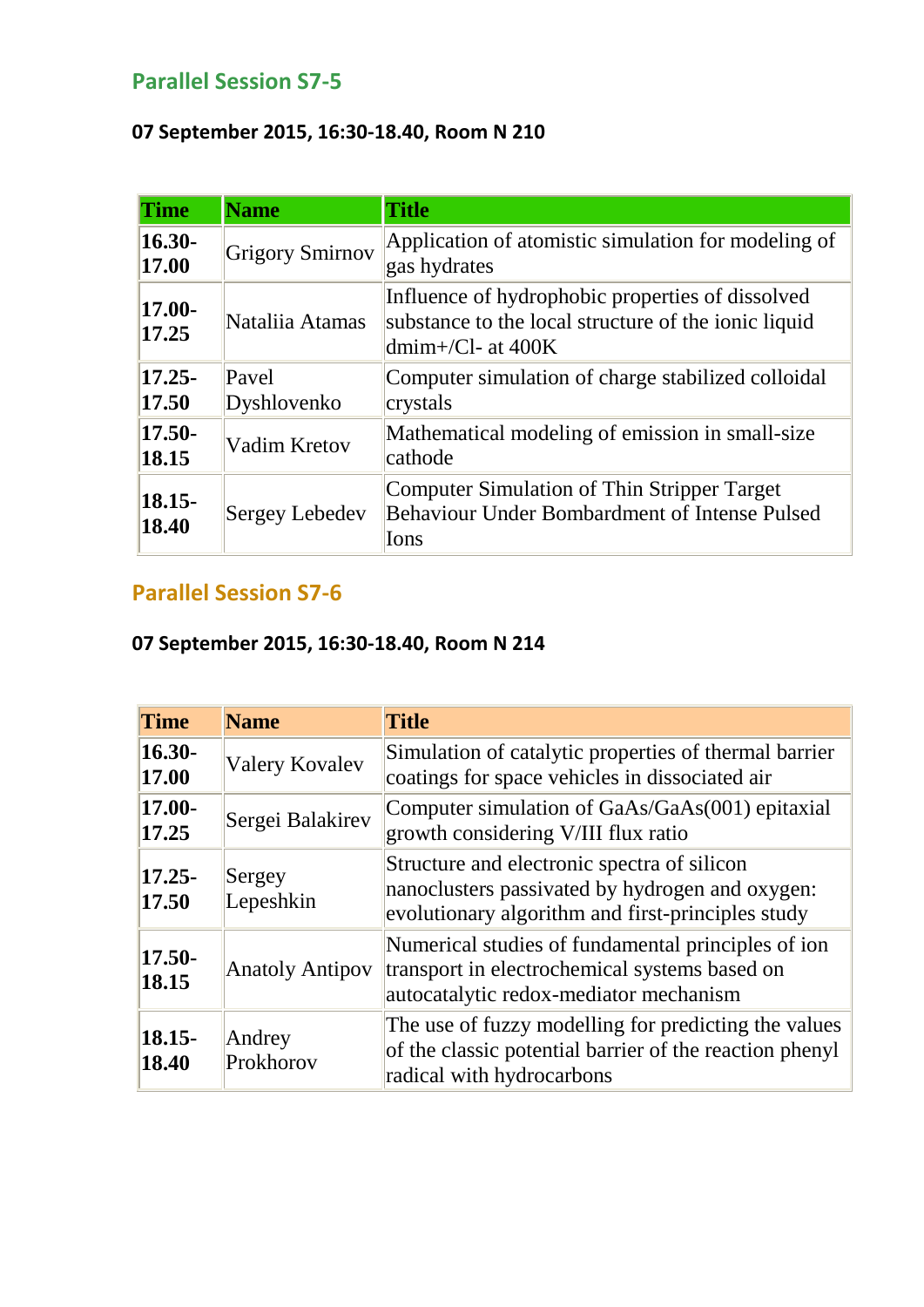## **Parallel Session S8-1**

#### **08 September 2015, 13:50-16.00, Room N 504**

| <b>Time</b>        | <b>Name</b>                      | <b>Title</b>                                                                                                                         |
|--------------------|----------------------------------|--------------------------------------------------------------------------------------------------------------------------------------|
| $13.50 -$<br>14.20 | Chin-Kun Hu<br>(Invited Speaker) | Protein aggregation might not be related to protein<br>misfolding                                                                    |
| $14.20 -$<br>14.45 | Yuri Tarasevich                  | Some generalized models of random sequential<br>adsorption of linear k-mers on a square lattice:<br><i>i</i> jamming and percolation |
| $14.45 -$<br>15.10 | Franco Ferrari                   | Heavily parallelized codes for the energy<br>minimization and Monte Carlo simulation of<br>polymer knots                             |
| $15.10 -$<br>15.35 | Nikita Orekhov                   | Graphite melting: atomistic kinetics resolves<br>longstanding controversy                                                            |
| $15.35 -$<br>16.00 | Elena Sheka                      | Open-shell molecule: Problems of computer<br>simulation and the reality of spin contamination of<br>the molecule ground state        |

#### **Parallel Session S8-2**

| <b>Time</b>        | <b>Name</b>                                | <b>Title</b>                                                                                                                               |
|--------------------|--------------------------------------------|--------------------------------------------------------------------------------------------------------------------------------------------|
| $13.50 -$<br>14.20 | Alexander<br>Bogdanov<br>(Invited Speaker) | Solution of Financial Mathematics Real-Time<br>Problems by Virtual Supercomputer                                                           |
| $14.20 -$<br>14.45 |                                            | Quantifying the differences between the auction and<br>Laura Hernandez the negotiated market: the role of the structure of<br>interactions |
| $14.45 -$<br>15.10 | Laura Hernandez                            | Multilayer network model of mutualistic<br>ecosystems: network structure and biodiversity                                                  |
| $15.10 -$<br>15.35 | Yuri Tarasevich                            | Virtual network as excitable medium                                                                                                        |
| $15.35 -$<br>16.00 | Larisa Manita                              | Optimization problems for WSNs: trade-off between<br>synchronization errors and energy consumption                                         |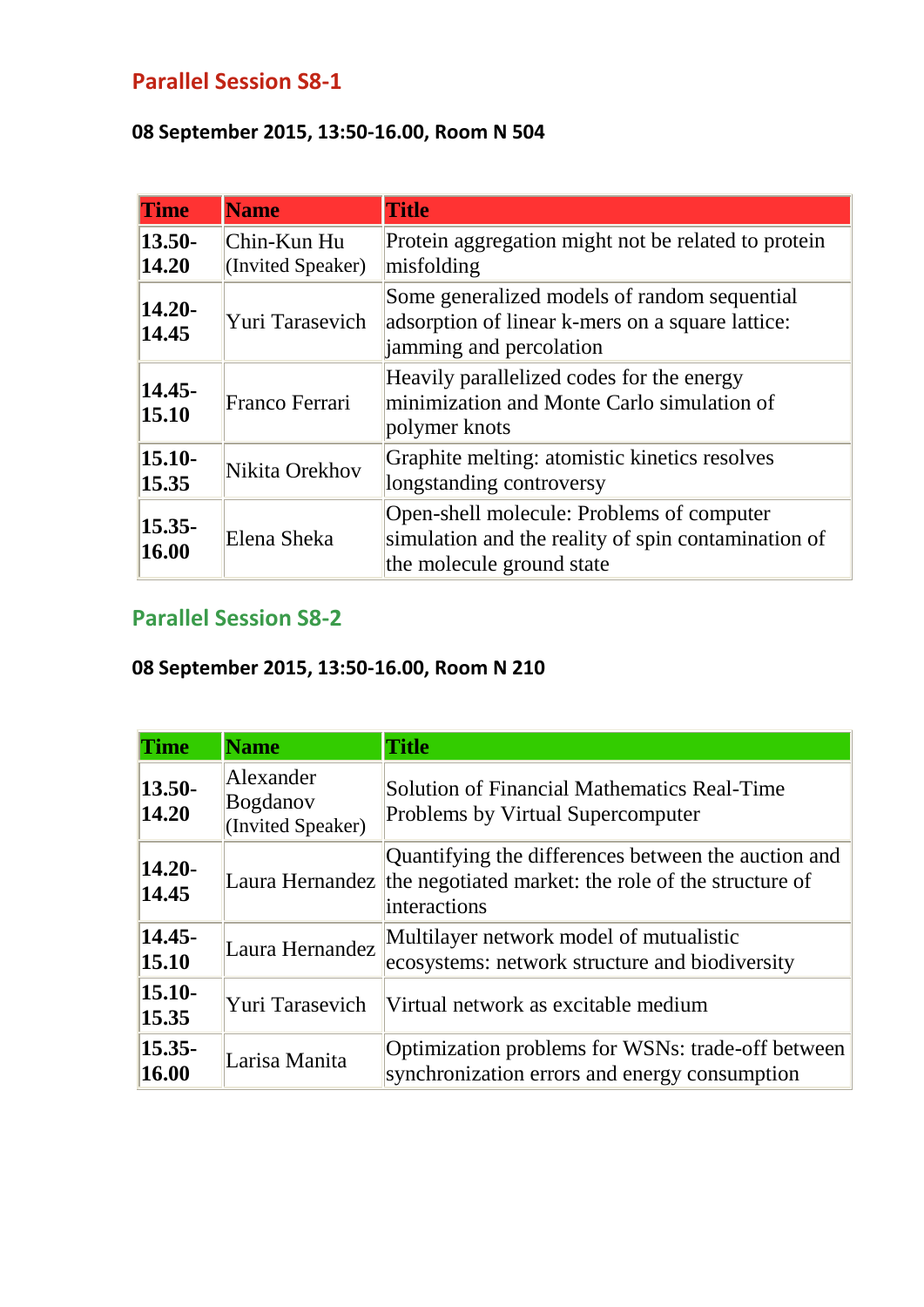#### **Parallel Session S8-3**

#### **08 September 2015, 13:50-16.00, Room N 214**

| <b>Time</b>        | <b>Name</b>                                                                   | <b>Title</b>                                                                                                                                                                       |
|--------------------|-------------------------------------------------------------------------------|------------------------------------------------------------------------------------------------------------------------------------------------------------------------------------|
| $13.50 -$<br>14.20 | Andrey Demichev,<br><b>Alexander Kryukov</b>                                  | Open marketplace for simulation software on<br>the basis of a web platform                                                                                                         |
| $14.20 -$<br>14.45 | Dmitry Gudovskikh,<br>Sboev Alexander.<br>Rybka Roman and<br>Moloshnikov Ivan | Method of assessment of textual emotiveness<br>with use of psycholinguistic markers on base of<br>morphological features for analysis of social<br>processes in networks and blogs |
| $14.45 -$<br>15.10 | Alexandr Sboev,<br>Roman Rybka, Dmitry<br>Gudovskikh and Ivan<br>Moloshnikov  | Syntactic parsing sentences in Russian<br>language based on selected set of parameters<br>and neural networks                                                                      |
| $15.10 -$<br>15.35 | Alexandr Sboev, Ivan<br>Moloshnikov, Dmitry<br>Gudovskikh and<br>Roman Rybka  | A probabilistic-entropy approach of finding<br>thematically similar documents with creating<br>context-semantic graph for investigating<br>evolution of society opinion            |
| $15.35 -$<br>16.00 | Alexandr Sboev,<br>Danila Vlasov, Alexey<br>Serenko and Roman<br>Rybka        | A comparison of learning abilities of spiking<br>networks with different spike timing-dependent<br>plasticity forms                                                                |

#### **Parallel Session S9-1**

| <b>Time</b>        | <b>Name</b>            | <b>Title</b>                                                                                                       |
|--------------------|------------------------|--------------------------------------------------------------------------------------------------------------------|
| $13.50 -$<br>14.20 | Nikolay<br>Izmailyan   | Ising model on plane: numerical solution                                                                           |
| $14.20 -$<br>14.45 | Dmitriy<br>Pilipenko   | Computational investigation of stable formation<br>condition for FexNi1-x alloy films on paramagnetic<br>substrate |
| $14.45 -$<br>15.10 | Ivan Belov             | Monte Carlo-based bond switching method for<br>generation of the SiC/SiO2 interface                                |
| $15.10 -$<br>15.35 | Dmitriy<br>Romanovskiy | Monte Carlo simulation of magnetic multilayered<br>structures with giant magnetoresistance effects                 |
| $15.35 -$<br>16.00 | Nikolai Usov           | The universal behavior of dense clusters of magnetic<br>nanoparticles                                              |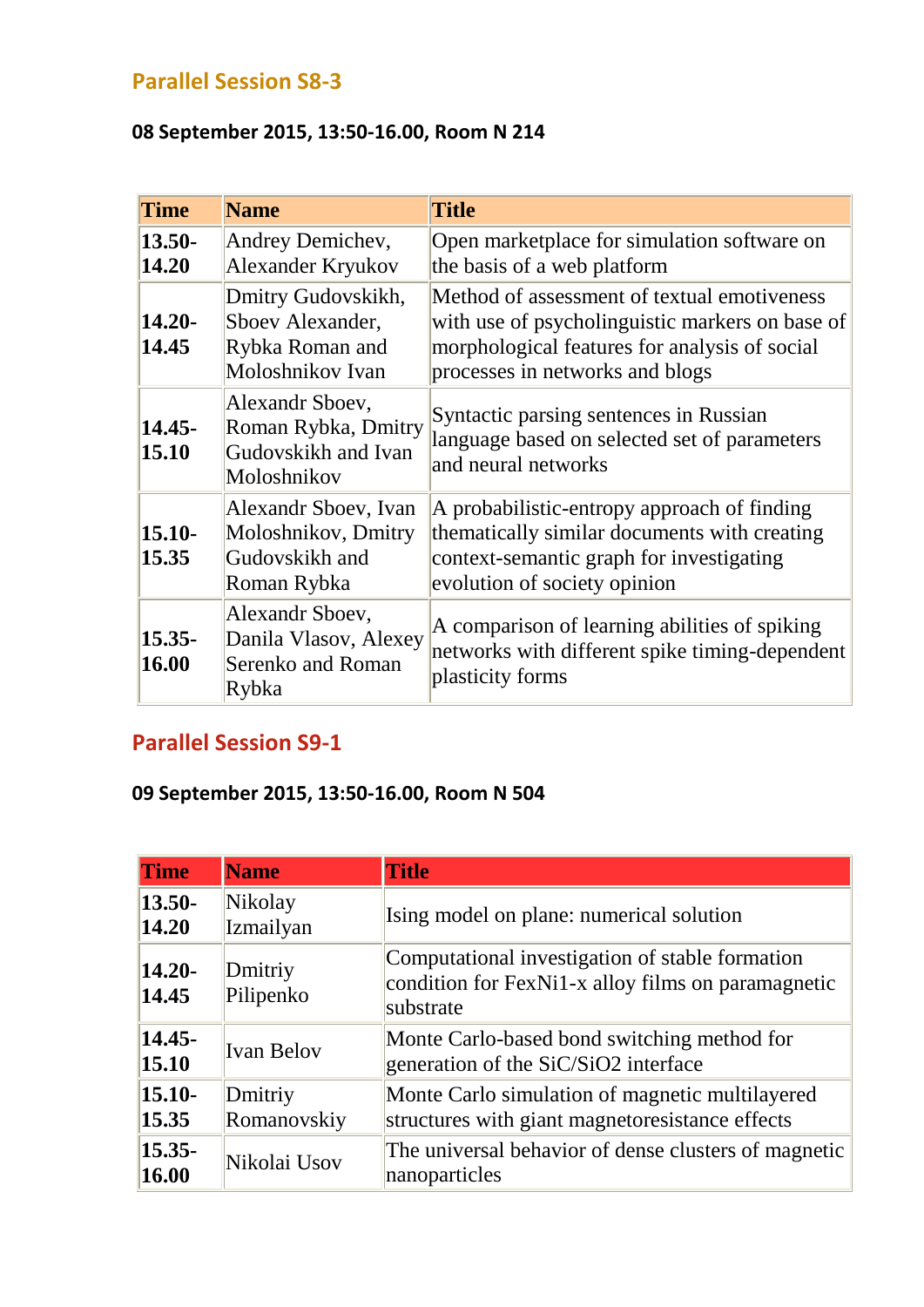## **Parallel Session S9-2**

#### **09 September 2015, 13:50-16.00, Room N 210**

| <b>Time</b>        | <b>Name</b>                                     | <b>Title</b>                                                                                  |
|--------------------|-------------------------------------------------|-----------------------------------------------------------------------------------------------|
| $13.50 -$<br>14.20 | Pavel Lebedev                                   | Integrating GPGPU computations with CPU<br>coroutines in $C++$                                |
| $14.20 -$<br>14.45 | Vsevolod<br>Nikolskiy,<br>Vladimir<br>Stegailov | Efficiency of ARM processors for classical<br>molecular dynamics calculations                 |
| $14.45 -$<br>15.10 | <b>Alexander Belov</b>                          | Improving the efficiency of solving discrete<br>optimization problems (by the example of VRP) |
| $15.10 -$<br>15.35 | <b>Alexander Nozik</b>                          | The DataForge framework for data acquisition and<br>analysis                                  |
| $15.35 -$<br>16.00 | Vladimir<br>Mironov                             | Adaptation of the Hartree-Fock method in GAMESS<br>(US) to Intel Xeon Phi architecture        |

## **Parallel Session S9-3**

| <b>Time</b>        | <b>Name</b>           | <b>Title</b>                                                                                                                       |
|--------------------|-----------------------|------------------------------------------------------------------------------------------------------------------------------------|
| $13.50 -$          | <b>Arkady Satanin</b> | Generation of entangled microwave photons in                                                                                       |
| 14.20              | (Invited Speaker)     | superconducting circuits                                                                                                           |
| $14.20 -$          | Alexander             | Quantum Hashing via \$\varepsilon\$-Universal                                                                                      |
| 14.45              | Vasiliev              | <b>Hashing Constructions</b>                                                                                                       |
| $14.45 -$          | Vasili                | Free-molecular gas flow through the oscillating                                                                                    |
| 15.10              | Kosiantchouk          | membrane                                                                                                                           |
| $15.10 -$<br>15.35 | Evgeny Pospelov       | Ageing and memory effects in non-equilibrium<br>critical behavior of 3D diluted Ising model with low-<br>temperature initial state |
| $15.35 -$<br>16.00 | Stepan Konakov        | 3D simulation and analytical model of chemical<br>heating during silicon wet etching in microchannels                              |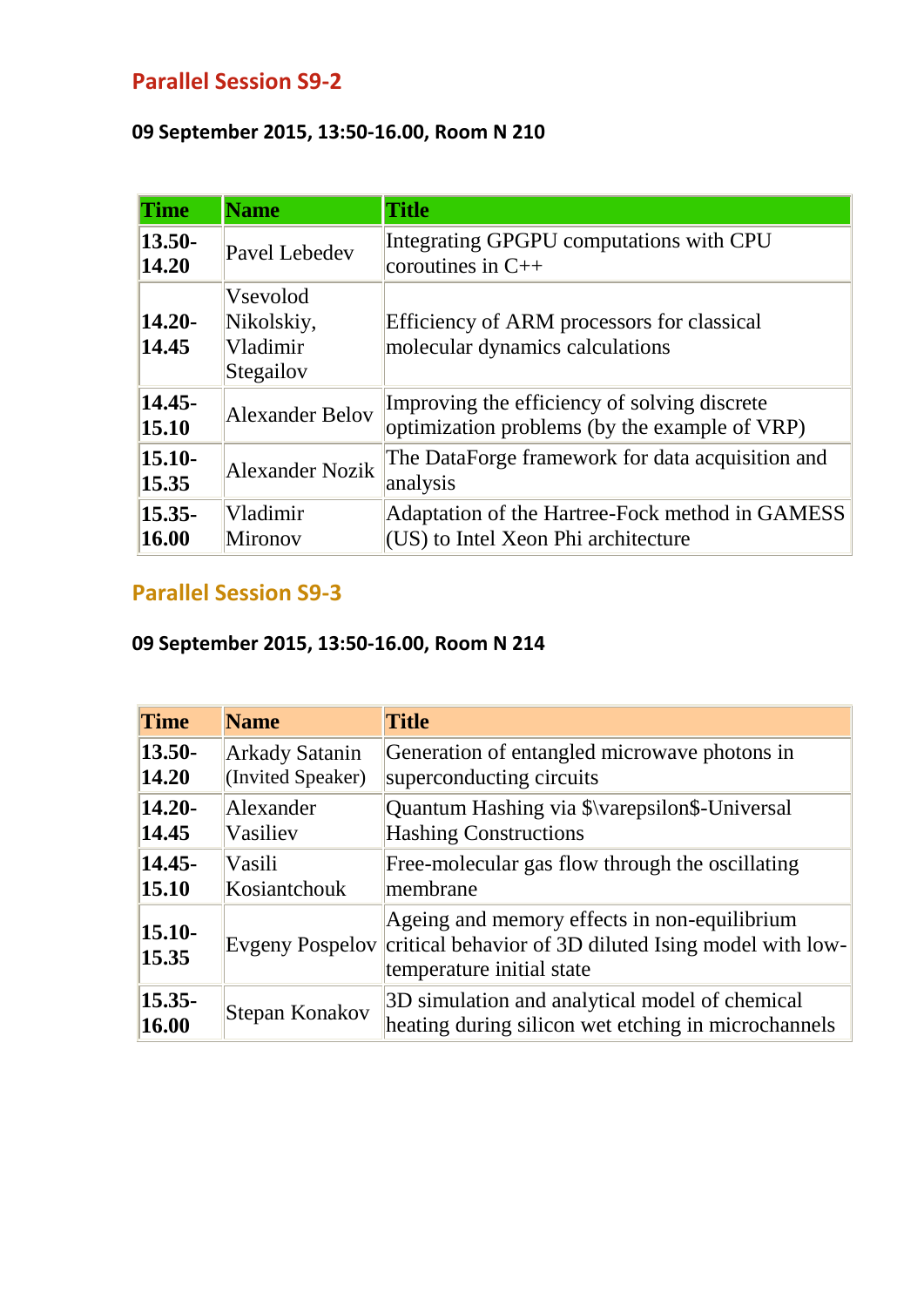#### **08 September 2015, 16:30-18.40, Room N**

P1. **Maria Stogova, Marina Mamonova and Vladimir Prudnikov** (Omsk F. M. Dostoevsky State University), *Computer calculations of energy and magnetic characteristics of substitutional adsorption of the monolayer iron film in depend of surface face orientation.*

P2. **Anna P. Soldusova, Pavel V. Prudnikov and Maria A. Medvedeva** (Omsk State University), *Monte-Carlo simulation of ultrathin magnetic films critical behavior.*

P3. **Yanina Parshakova and Andrey Ivantsov** (Institute of continuous media mechanics UB RAS), *Modeling of stratified flows in the problem of the morphological behavior of a sandpit.*

P4. **Andrey Ivantsov and Tatyana Lyubimova** (Institute of Continuous Media Mechanics UB RAS), *Settling of a liquid drop in a porous medium saturated by another liquid.*

P5. **Tatyana Lyubimova and Nadezhda Zubova** (Institute of Continuous Media Mechanics UB RAS), *Vibrational convection of ternary mixture in a closed cavity in zero gravity conditions.*

P6. **Kamal Khizriev, Akai Murtazaev and Taa Taaev** (Amirkhanov Institute of Physics, Daghestan Scientific Center of the Russian Academy of Sciences), *Investigation of phase transition of the model magnetic hard/soft bilayer by the Monte Carlo method.*

P7. **Andrew Shcherbakov and Marat Biktimirov** (National Research University "Higher School of Economics", Moscow Institute of Electronics and Mathematics), *Personal assistant with components of artificial intellect.*

P8. **Svetlana Shikota** (Science Center in Chernogolovka), *Transformation of IT infrastructure of science centre and data intensive processing.*

P9. **Yanina Parshakova and Andrey Ivantsov** (Institute of continuous media mechanics UB RAS), *Numerical investigation directional solidification of binary alloys under the action of rotational vibrations.*

P10. **Marina Kashina** (Perm State University) **and Aleksey Alabuzhev** (Institute of Continuous Media Mechanics UB RAS), *The oscillations of cylindrical drop under influence of nonuniform alternating electric field.*

P11. **Mariya Kaysina** (Perm State University) **and Aleksey Alabuzhev** (Institute of Continuous Media Mechanics UB RAS), *Influence of contact line motion on translation vibrations of a cylindrical bubble.*

P12. **Julia Dubenskaya, Alexander Kryukov, Andrey Demichev** (SINP MSU, Moscow) **and Nikolay Prikhodko** (NovSU, Veliky Novgorod), *New security infrastructure model for distributed computing systems.*

P13. **Anastasia Batanova and Pavel Dyshlovenko** (Ulyanovsk State Technical University), *Elastic constants of charge stabilized colloidal crystal with bodycentered cubic lattice.*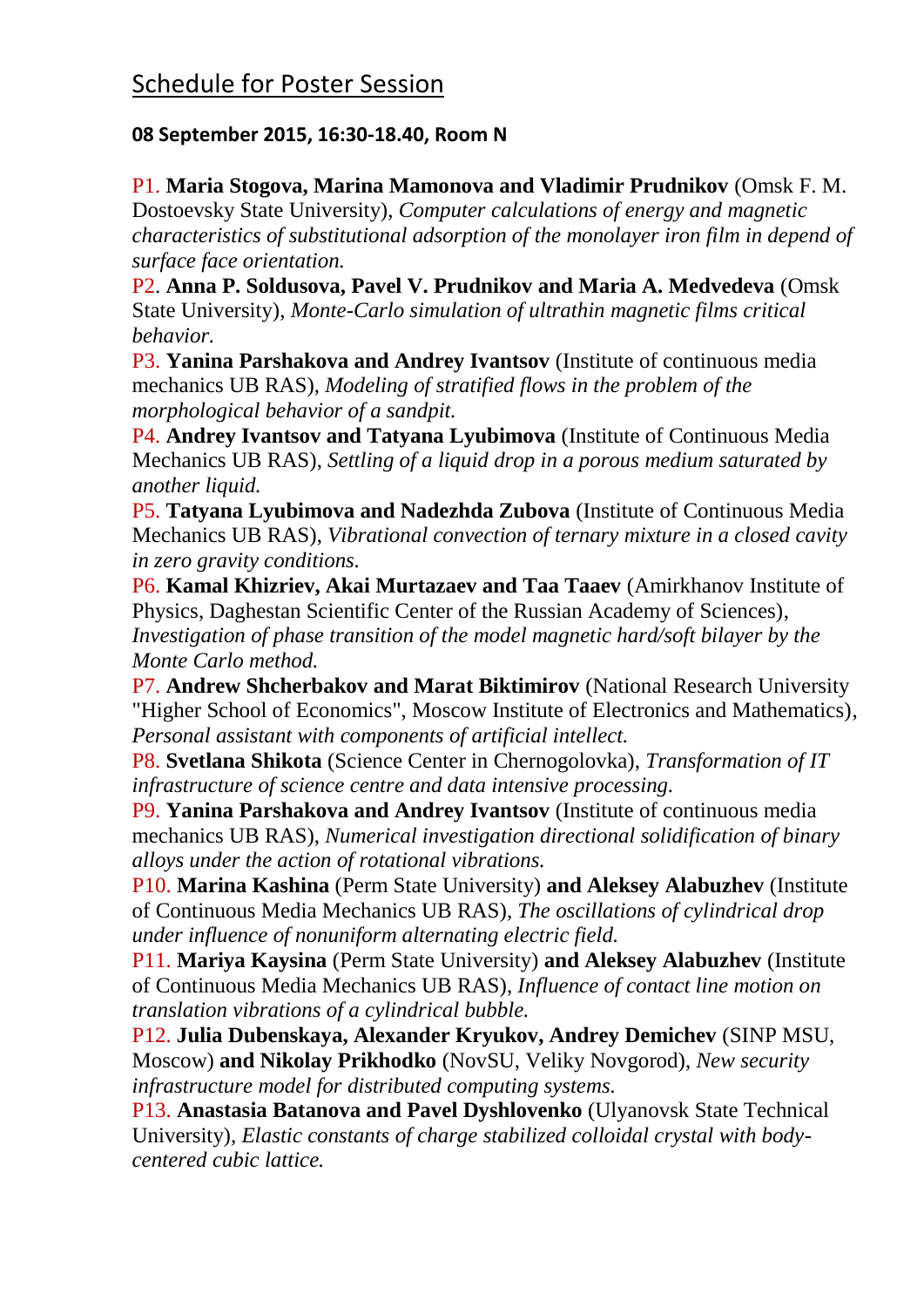P14. **Alexander Vasiliev** (Kazan Federal University), *A Model of Quantum Communication Device for Quantum Hashing.*

P15. **Denis Goldobin and Anastasiya Pimenova** (Institute of Continuous Media Mechanics UB RAS), *Coherence of noisy oscillators with delayed feedback inducing multistability.*

P16. **Nikolay Prikhodko, Viktor Abramovsky, Natalia Abramovskaya**  (NovSU, Veliky Novgorod)**, Andrey Demichev, Alexander** Kryukov (SINP MSU, Moscow) **and Stanislav Polyakov** (NovSU, Veliky Novgorod), *A Web Tools for Research in Nonlinear Optics.*

P17. **Anastasiya Pimenova and Denis Goldobin** (Institute of Continuous Media Mechanics UB RAS), *Boiling of oil fields by lava intrusions.*

P18. **Lev Barash (**Landau Institute for Theoretical Physics) **and Alexander Tchekhovskoy** (UC Berkeley), *High accuracy relativistic magnetohydrodynamics with OpenACC and MPI.*

P19. **Alexander Chernyshev and Alexander Schmidt** (Ioffe Institute), *Impact of gas diffusion on bubbly flow pattern.*

P20. **Sergei Mariin** (ITMO University), *Preselecting resources to improve scientific workflows scheduling efficiency in cloud environments.*

P21. **Liliia Ziganurova** (Higher School of Economics) **and Lev Shchur** (Science Center in Chernogolovka), *Virtual Time Profile Modeling in Parallel Discrete Event Simulation.*

P22. **Dmitry Glyzin, Vyacheslav Golubenets and Daniil Frolov** (P.G. Demidov Yaroslavl State University), *Software Toolkit for Interactive Simulations of Reaction-Diffusion Problems on HPC Clusters.*

P23. **Maria Guskova** (National Research University Higher School of Economics)**, Lev Shchur and Lev Barash** (Science Center in Chernogolovka), *RNGAVXLIB: Program library for random number generation, AVX realization.* P24. **Boris Korneev** (Moscow Institute of Physics and Technology) **and Vadim Levchenko** (Keldysh Institute of Applied Mathematics). *Detailed numerical simulation of shock-body interaction in 3D multicomponent flow.*

P25. **Dmitry Zendrikov** (Moscow Institute of Physics and Technology) **and Alexander Paraskevov** (National Research Centre "Kurchatov Institute").

*Autowaves of spiking activity synchronization in a model neuronal network with relaxational synaptic plasticity.*

P26. **Tatiana Savelieva, Sergey Model and Victor Loschenov** (GPI RAS), *Numerical modelling of light transport in human ocular fundus for photodynamic therapy planning.*